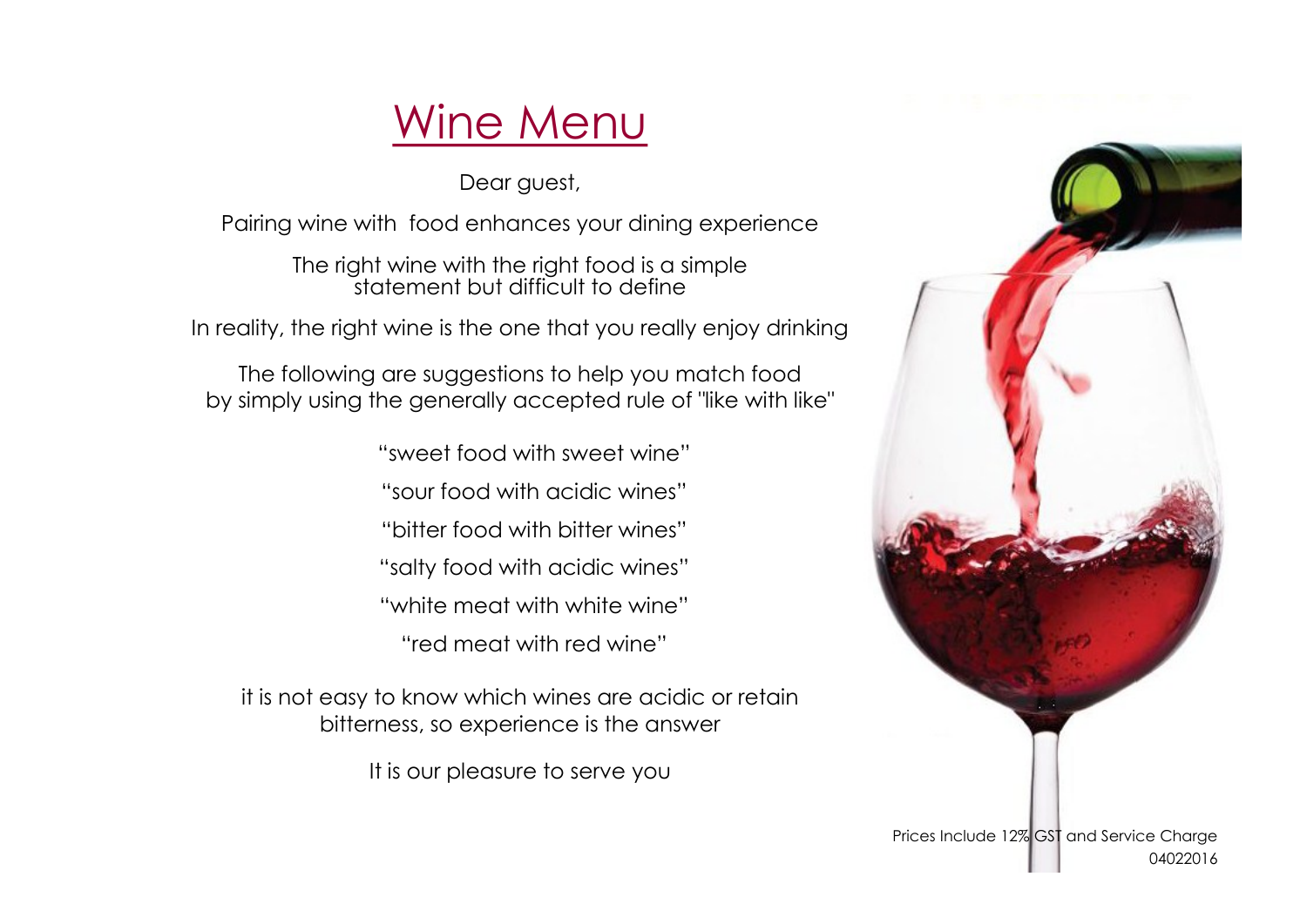# Wine By the Glass

# **Sparkling Wine**

# **Montelliana Prosecco Treviso Extra Dry, Italy \$9.00**

"Fresh aromas of peach, citrus and tropical fruits that offer a delicately soft and har monious finish"

# **Rosé Wine**

# **Casillero Del Diablo Shiraz Rosé, Chile \$9.00**

"The wine is a dark, ruby-pink color. Possesses a fragrant bouquet, with bright aromas of wild blackberries and raspberries with hints of spices. Bursting with juicy fruit on the palate, full of flavors of berries and plums with a refreshing acidity and clean finish"

# **White Wine**

# **Overstone Sauvignon Blanc, New Zealand \$12.00**

## "Vibrant aromas of gooseberry, citrus and melon notes with flavors of guava and passion fruit followed through with crisp, vibrant acidity"

# **Pinot Grigio Le deu Torri, Italy \$9.00**

"Dry white wine with an excellent balance between acidity and minerality providing freshness on the palate"

## **Red Wine**

# **Overstone Pinot Noir, New Zealand \$12.00**

"Delicious, fresh, easy drinking pinot noir. Juicy, sappy cherry aromas lead into a pal ate of bright red fruit flavors and floral notes"

# **Casillero del Diablo Cabernet Sauvignon, Chile \$10.00**

### "Deep red wine with meaty, jammy, cherry and black fruit flavors providing a firm and ripe structure"

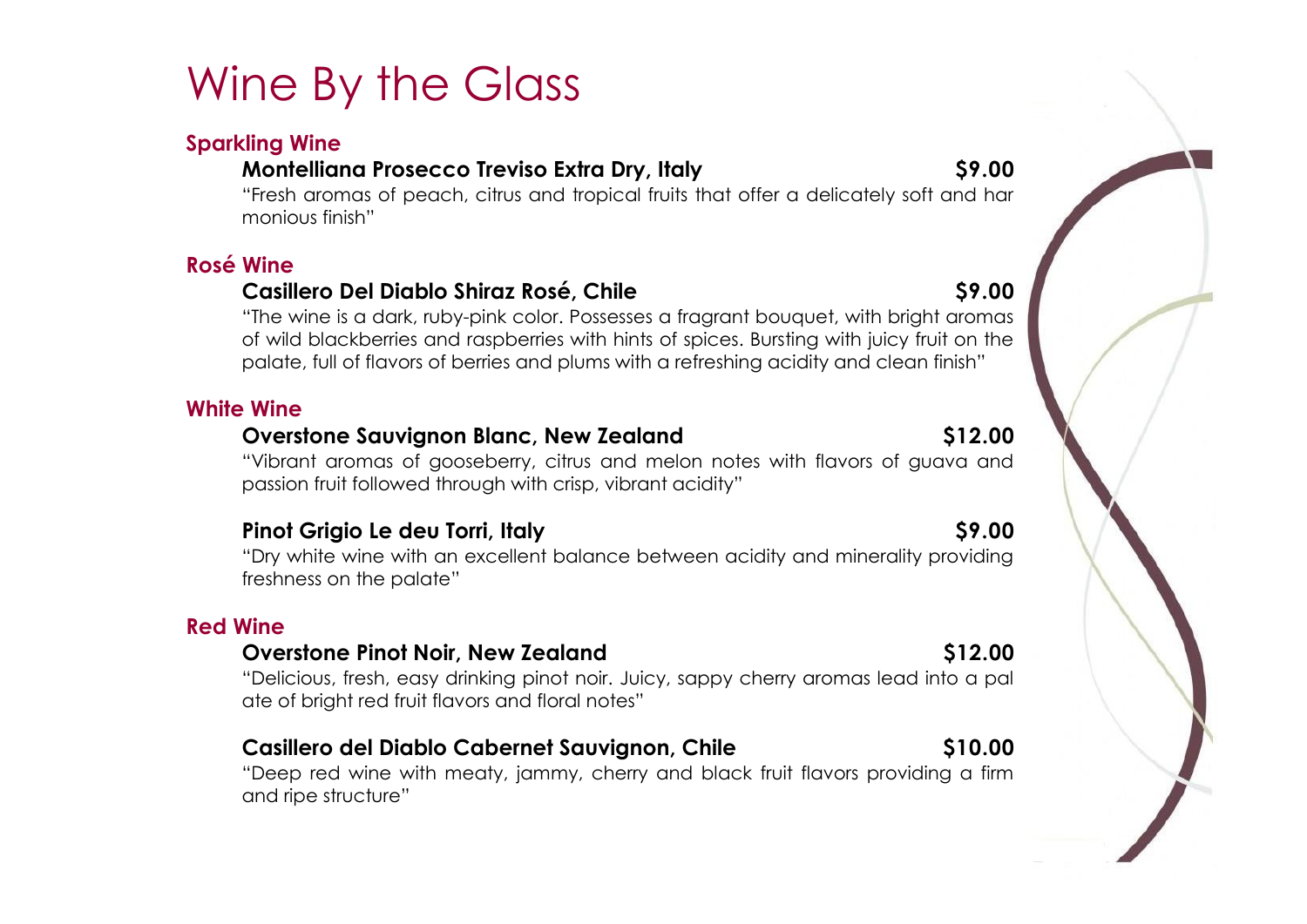# **Champagne**

# **Moët & Chandon Dom Pérignon Brut, France \$300.00**

"Atypically rich and powerful champagne loaded with fruit, structure and a very strong personality"

# **Fleury Brut Rosé, France \$150.00**

"A superfine mousse heralds this elegant and vibrant rosé. Vanilla accents with berry and spice flavors glides to a firm finish. Terrific balance and integration"

# **Veuve Clicquot Ponsardin Brut, France \$140.00**

"Elegant mousse with fruity mineral citrus and toasty aromas. Dry, full bodied style with well balanced acidity and complex flavors for a long finish"

# **Moët & Chandon Brut Imperial, France \$130.00**

"Pale straw yellow color, fine and persistent, delicate aroma and flavors of fruit and flowers"

# **Moët & Chandon Brut Imperial 1/2 Bottle, France \$ 65.00**

"Pale straw yellow color, fine and persistent, delicate aroma and flavors of fruit and flowers"

# **Piper Heidsieck Brut, France \$95.00 \$95.00 \$95.00 \$95.00 \$95.00 \$95.00 \$95.00 \$95.00 \$95.00 \$95.00 \$95.00 \$95.00 \$95.00 \$95.00 \$95.00 \$95.00 \$95.00 \$95.00 \$95.00 \$95.00 \$95.00 \$95.00 \$95.00 \$95.00 \$95.00 \$95.00 \$95.00 \$95**

"Fine and complex bouquet of ripe fruit and yeasty brioche. In the palate, the fresh apples and citrus give a pleasant dry finish"

# **Piper Heidsieck Brut 1/2 Bottle, France \$55.00**

"Fine and complex bouquet of ripe fruit and yeasty brioche. In the palate, the fresh apples and citrus give a pleasant dry finish"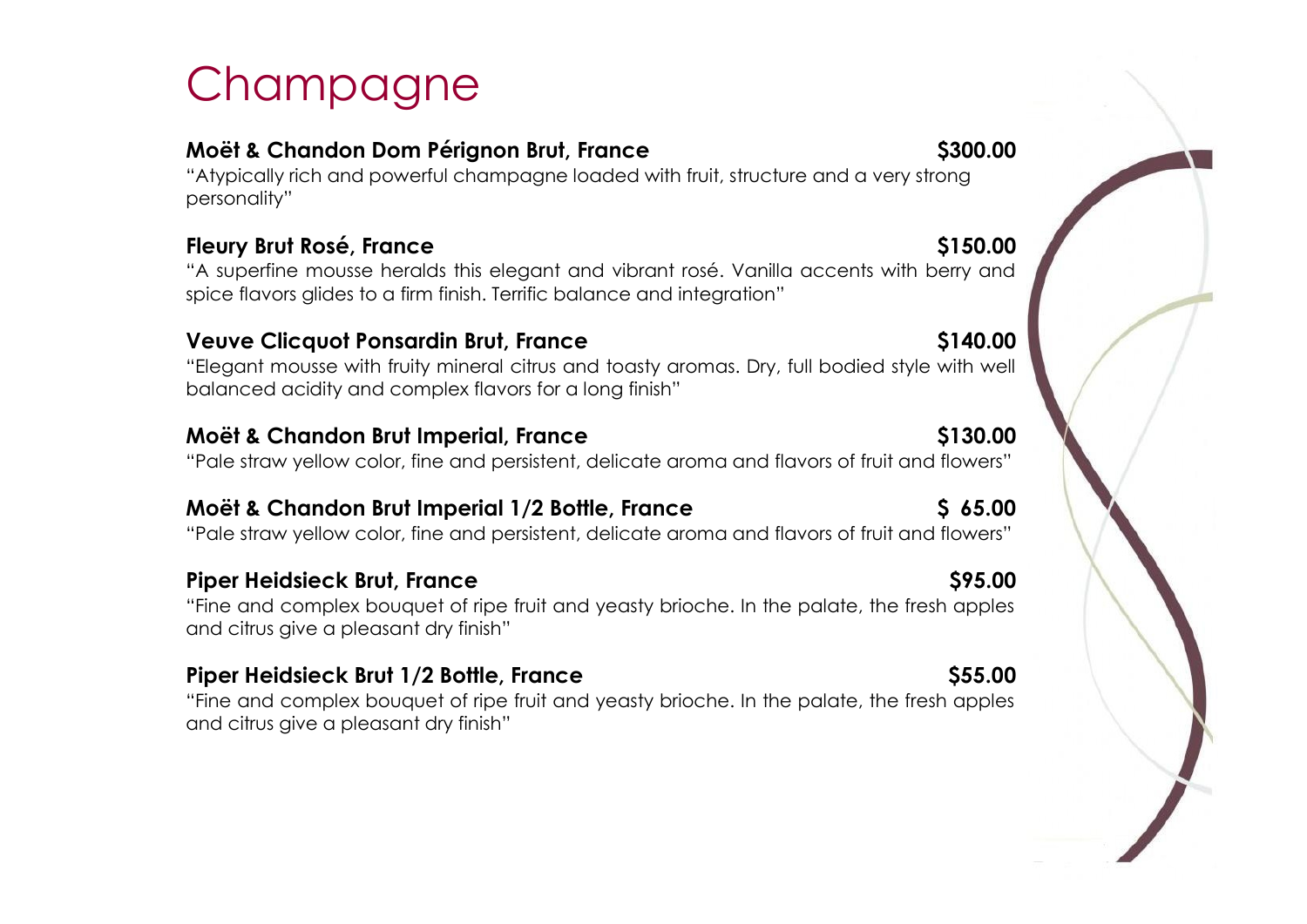# Sparkling Wine

# **Montelliana Prosecco Treviso Extra Dry, Italy \$35.00**

"Fresh aromas of peach, citrus and tropical fruits that offer a delicately soft and harmonious finish"

# **Geisweiler Monopole Rosé Brut, France \$30.00**

"Nice light pink color with fine and delicate bubbles. Fresh red fruit aromas of strawberry and raspberry with a smooth and well balanced taste"

# **Cava Gran Palas Brut Reserve, Spain \$30.00**

"Interesting fruity nose due to the blend of three typical grapes together with the reserve wine"

# Prosecco Ponte Treviso <sup>1</sup>/<sub>2</sub> Bottle, Italy **\$19.00** \$19.00

"Expressive floral notes along with suggestions of apricot, lemon and minerals. The palate shows a good mousse, and offers wonderful fruit replays along with a fresh and fruity finish"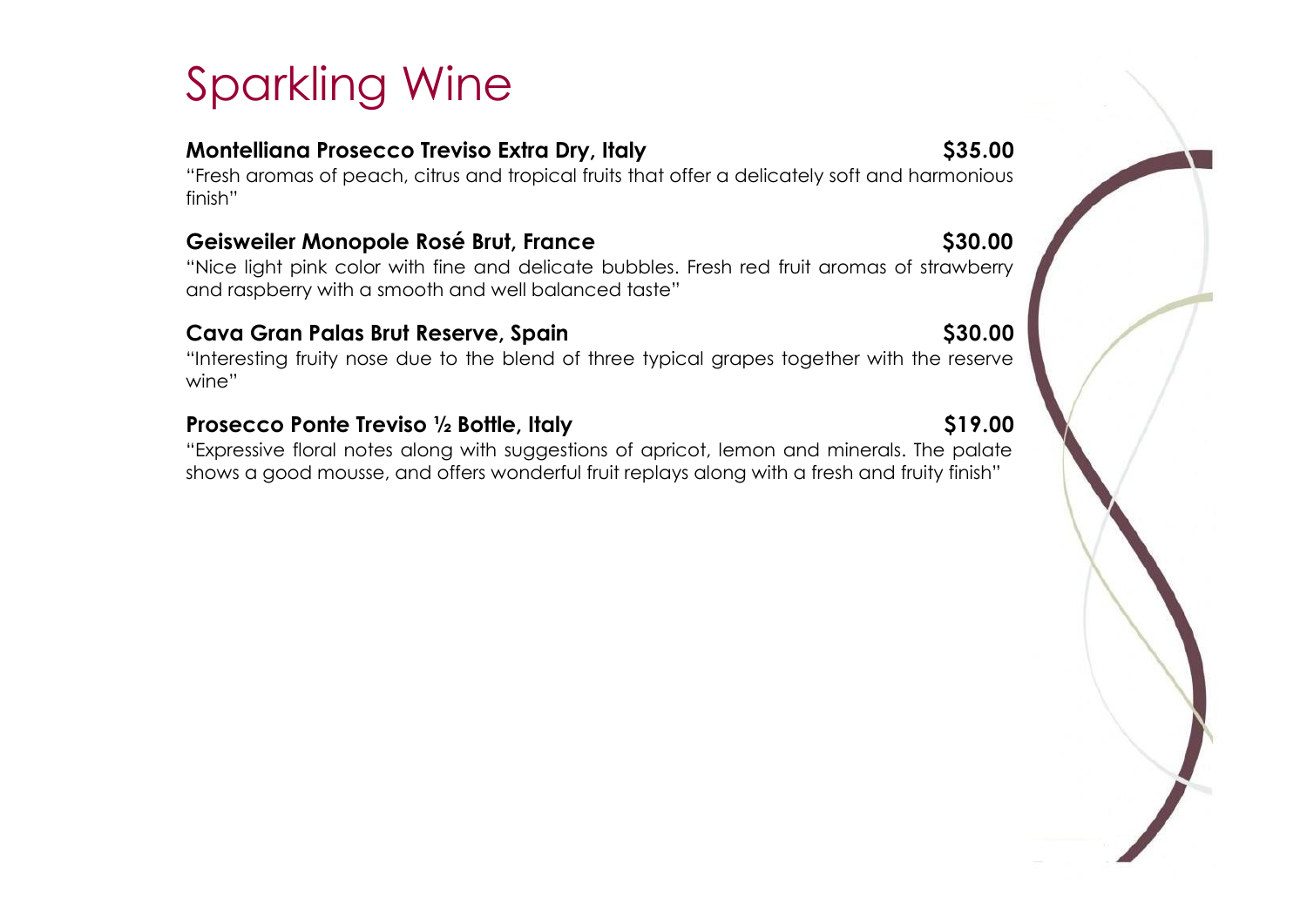# RoséWine

### **France**

# **Whispering Angel Chateau D'Esclans Rosé \$70.00**

"Strikingly pale pink in color, the aromas are fresh and fruity. On the palate, it is bone dry through the finish showing notes of dried mango and hints of sage honey"

# **Chile**

# **Casillero Del Diablo Shiraz Rosé \$40.00**

"The wine is a dark, ruby-pink color. Possesses a fragrant bouquet, with bright aromas of wild blackberries and raspberries with hints of spices. Bursting with juicy fruit on the palate, full of flavors of berries and plums with a refreshing acidity and clean finish"

# **USA**

## **Gallo Rosé \$24.00**

"Shining and intense cherry rosé with appealing notes of raspberries, strawberries and a bit of sweet spices"

### **Italy**

## **Bardolino Chiaretto DOC Classico, Cavalchina \$44.00**

"The flavor is fresh and lively. Pale pink with brilliant reflections. The bouquet is moderately rich, with candied cherry fruit supported by some sweetness and slight hints of very ripe pear"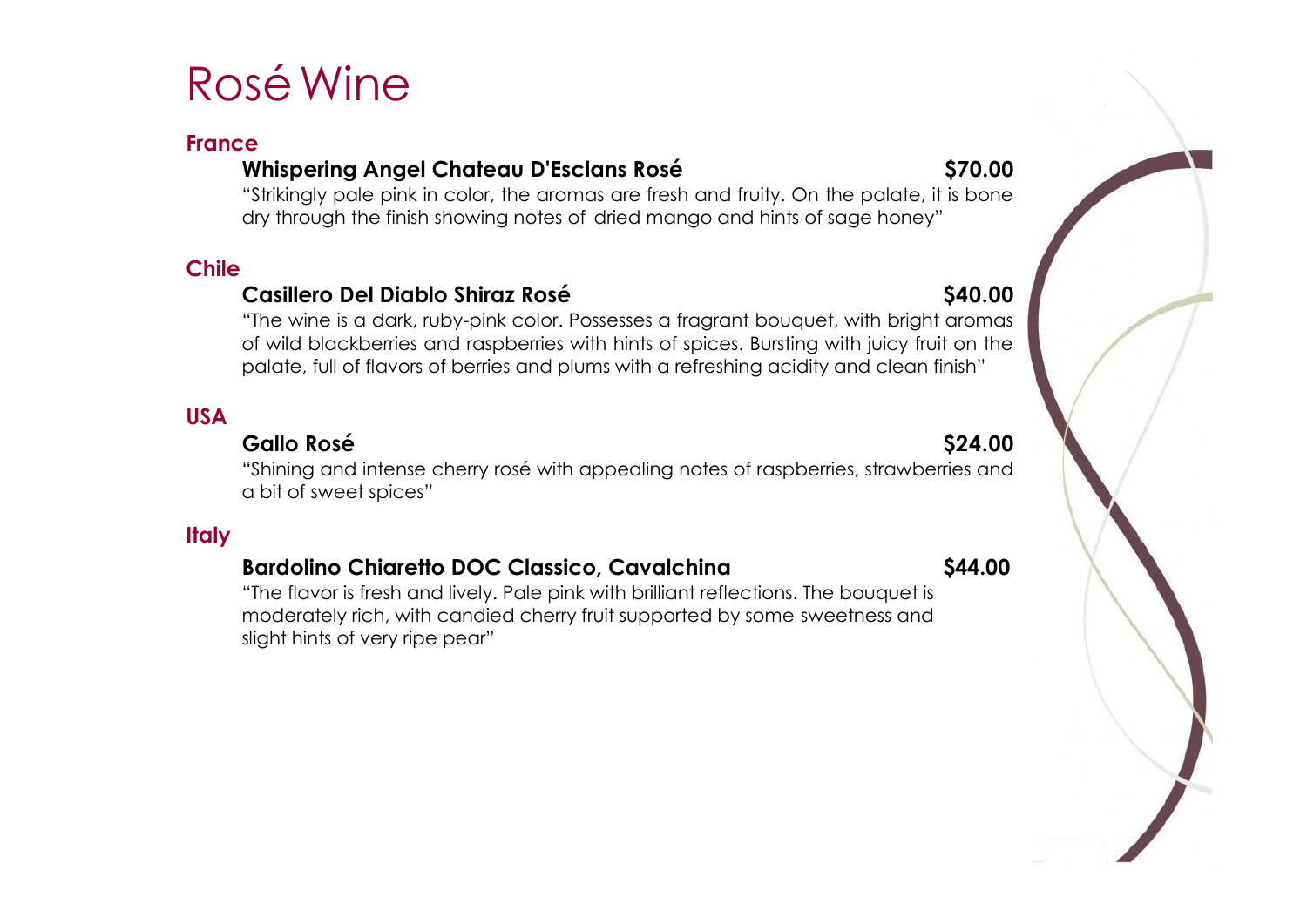# White Wine

## **France**

# **Michel Picard Chablis \$78.00**

"Light golden yellow with green tints. Grapefruit and apricot aromas. Nice balance between mineral and fine tinges. Frank mouth with citrus and flowery flavor. Quite long finish"

### **Italy**

## **Pinot Grigio DOC, Le Due Torri, Friuli \$36.00**

"Dry white wine with an excellent balance between acidity and minerality providing freshness on the palate"

# **Soave Le Poesie, Cantina di Soave, DOC \$32.00**

"Arguably the most famous white-wine DOC in Italy, grown on the hillsides east of Verona in the Veneto wine region. A dry, crisp, fruity wine"

### **Argentina**

### **Trivento Reserve Chardonnay 638.00**

"Ripe tropical fruit with soft asparagus notes. Balanced and fresh with coconut and white chocolate flavors"

## **Australia**

#### **[Moss Wood Semillon/Sauvignon Blanc \\$100.00](http://www.google.pt/url?sa=t&rct=j&q=Foucher+Lebrun+Pouilly-Fume+&source=web&cd=8&ved=0CGEQFjAH&url=http%3A%2F%2Fwww.cellartracker.com%2Fwine.asp%3FiWine%3D1395623&ei=jg-WUa6zL8umrQfV_oH4Dg&usg=AFQjCNEaztC7XGyqTUQkYJFCqZXGkaeEGA&cad=rja)**

"Full bodied and generous, with apple, grapefruit and fig flavors and a honey like sweetness at the back"

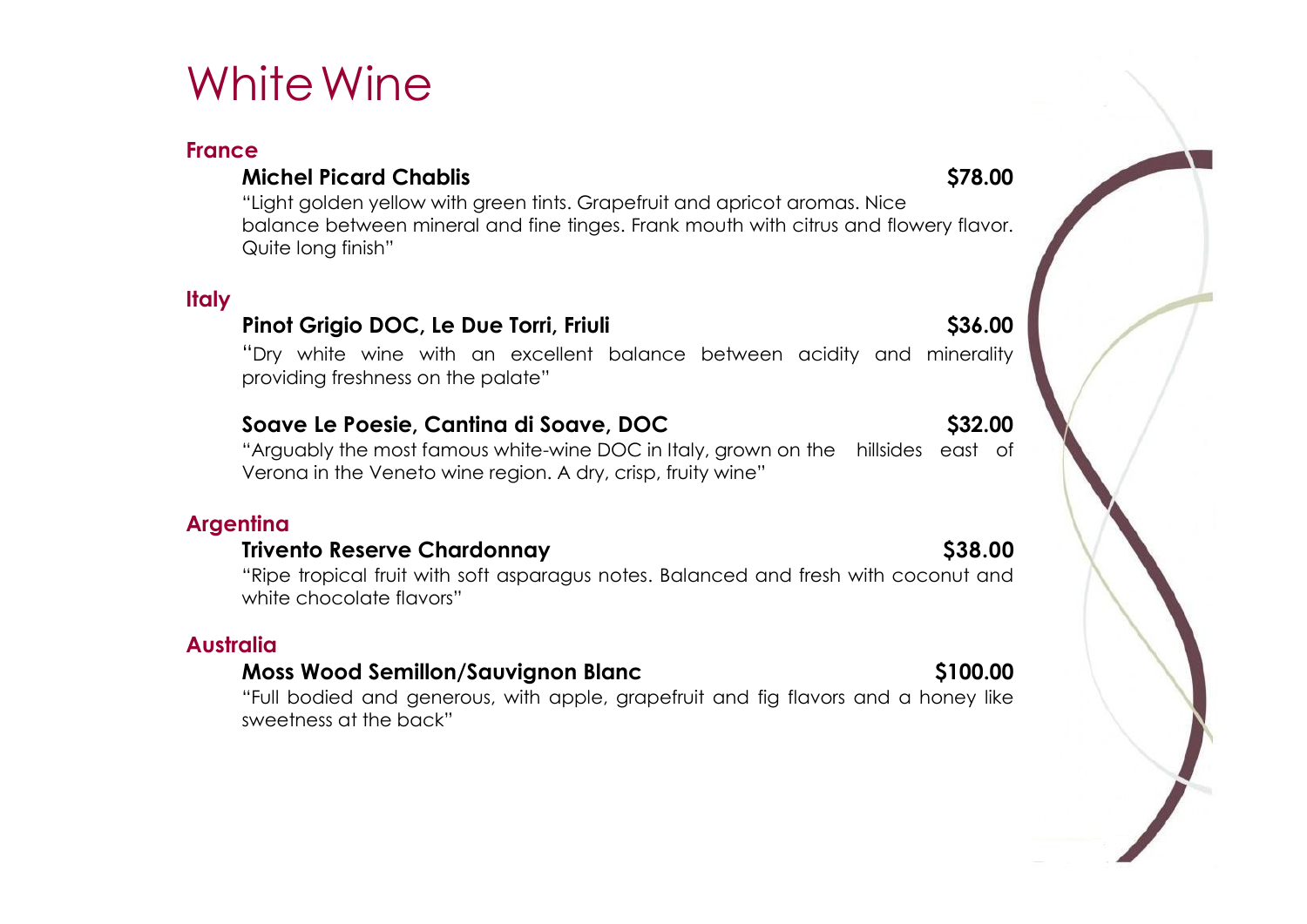# White Wine

### **Chile**

## **Marques De Casa Concha Chardonnay \$59.00**

"Combining richness with elegance and vibrancy, this ripe, delicious wine serves up tasty pear, fig and hazelnut"

# **Casillero del Diablo, Sauvignon Blanc, Concha y Toro \$39.00**

"Straw with green hues. The aromas are attractive with hints of citrus, pea- ches and gooseberry. On the palate, the wine is elegant, round, and mouth-filling. The wine is also balanced with attractive, crispy acidity"

## **New Zealand**

### **Overstone Sauvignon Blanc 543.00 S43.00**

"Vibrant aromas of gooseberry, citrus and melon notes with flavors of guava and passion fruit followed through with crisp, vibrant acidity"

## **USA**

#### **Carlo Rossi \$24.00**

"The rich fruit and lush texture complement buttery salmon and other fish, poultry, seafood salads and cream sauces"

## **Beringer Chardonnay, Central California 624.00 S24.00**

"This wine is the perfect combination of pear, apple and ripe tropical fruit flavors with a hint of citrus and a classically round mouth feel. It will perfectly compliment a grilled chicken or fish, or stand up to a rich risotto"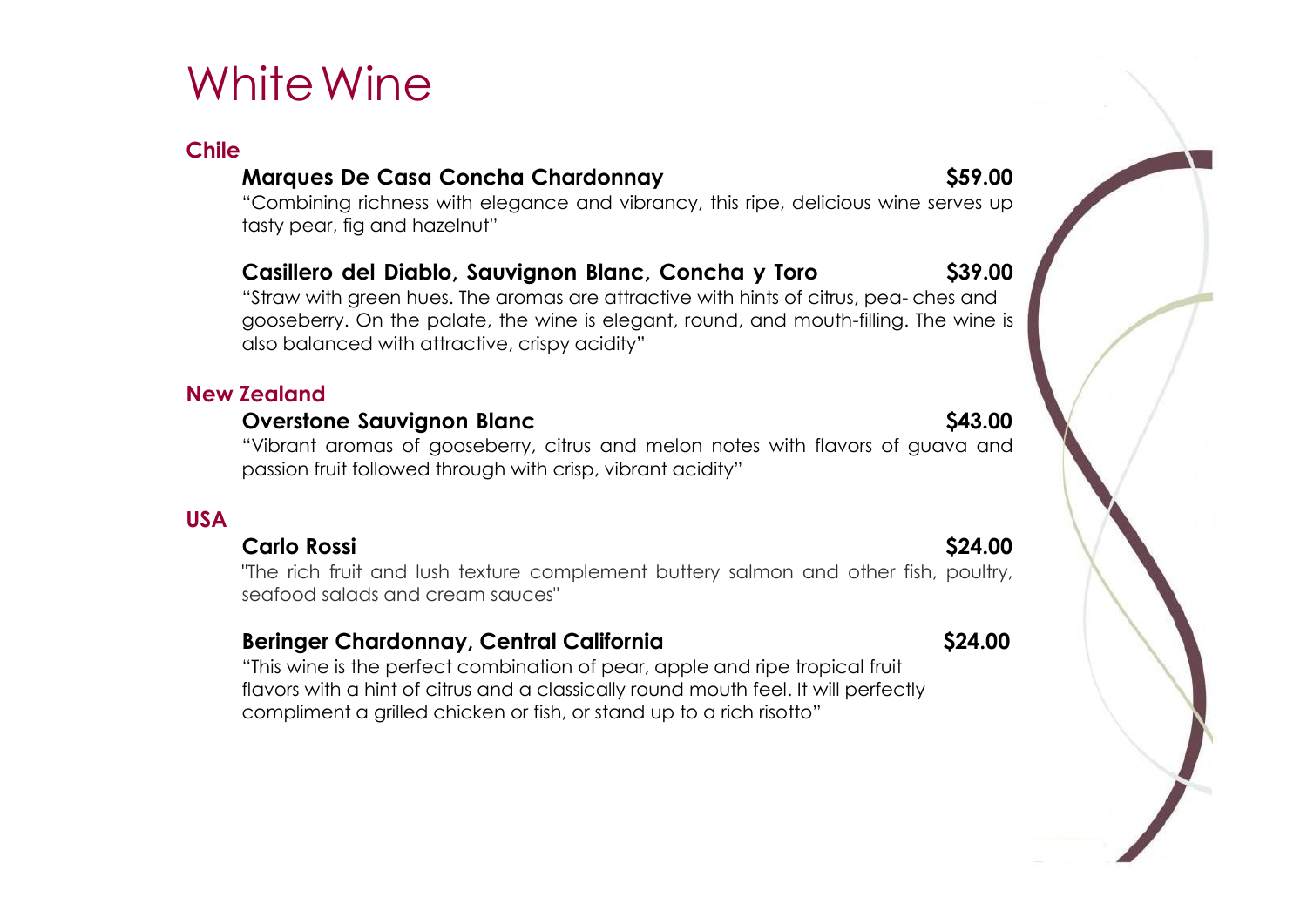# RedWine

### **France**

# **Château Lauriol, Bordeaux AOC Côtes de Francs \$55.00**

"This quality wine is soft, ripe and generous. It has red berry fruits, some broad tannins and attractive acidity. The crispness and freshness of the Cabernet Franc together with the Merlot lifts the wine and makes it so very drinkable"

#### **Italy**

#### **Cantina Leonardo Chianti \$38.00**

"Attractive red fruit aromas lead to a palate full of juicy and ripe berry fruit"

## **Argentina**

### **Trivento Reserve Malbec \$38.00**

"Medium bodied wine offering a balanced taste of red fruits and herbs for a long and nice finish on the palate"

### **Australia**

#### **Moss Wood Cabernet Sauvignon \$189.00 \$189.00**

"Full body with excellent tannins concentration from both fruit and oak. These elements give the wine considerable length, leading to a finish of dusty, toasty oak"

### **The Stump Jump, d'Arenberg \$42.00**

"Fresh and crisp, with a distinct mineral note weaving through the juicy plum and spice flavors, lingering pleasantly on the refined finish. A fine blend of Grenache, Shiraz and Mourvèdre"

## **Grand Barossa Shiraz, Château Tanunda \$69.00**

**"**This wine epitomizes the premium international reputation for Shiraz which has made the Barossa valley famous. Lifted aromas of blackberry, plum and black pepper are accompanied by spicy, dark berry fruits on the palate"